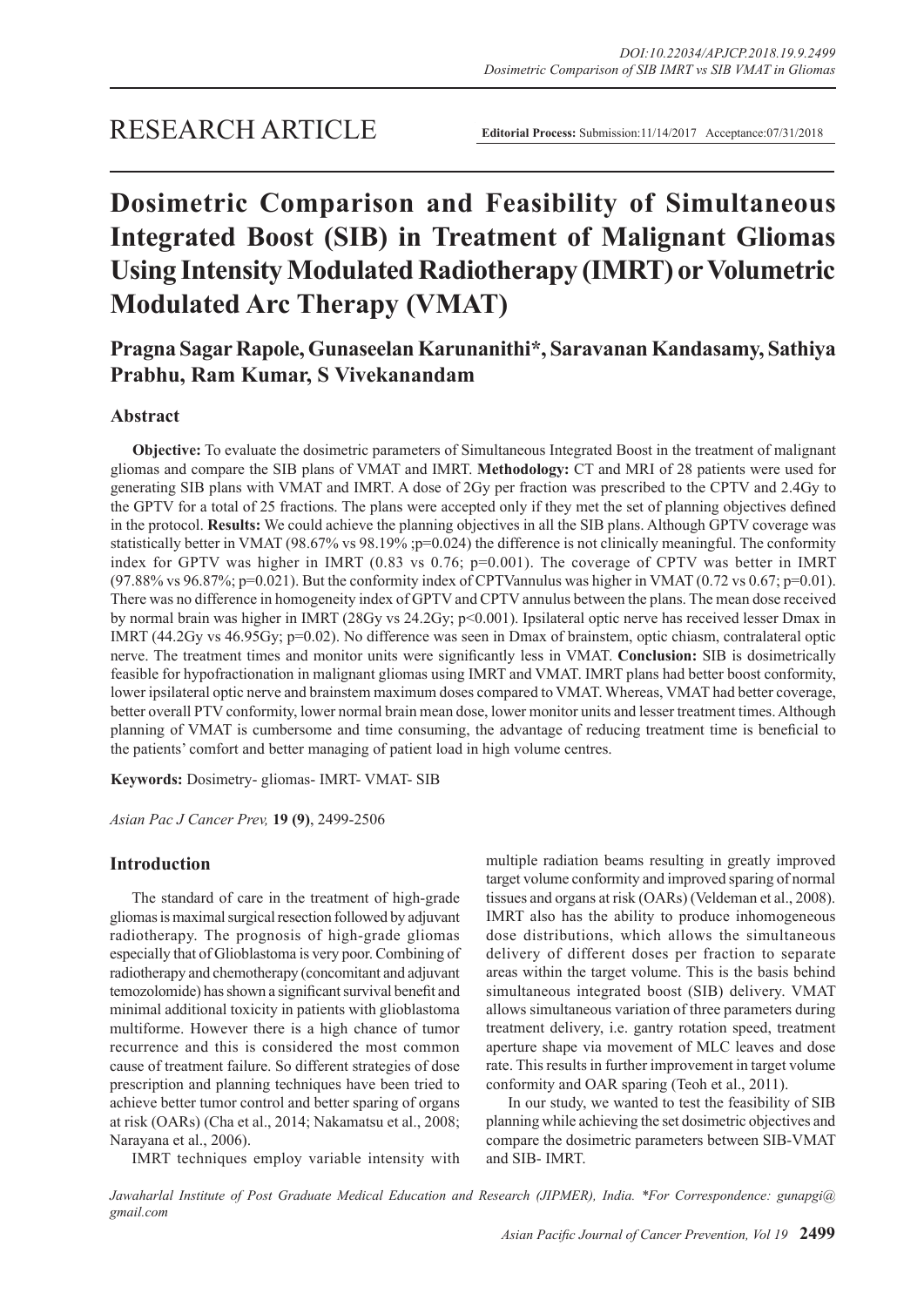## **Materials and Methods**

Simulation images of 28 sequential patients were used for generating SIB plans. Our method of target volume delineation was adapted from the one used by Cho et al., (2010) in their SIB study. We have modified the Cho et al., (2010) protocol to include tumor edema in the high-risk PTV and a 2cm margin was given to this and designated as low-risk volume. This modification is based on RTOG-0825 contouring protocol for the sequential method of treatment for malignant gliomas. Target volumes were delineated based on postoperative-enhanced MRI. The FLAIR abnormality is identified as the Gross Tumor Volume (GTV), and it is ensured to include the surgical cavity and contrast enhancing lesion seen in the T1-contrast MRI. To this GTV, a 2 cm margin is given to draw Clinical Target Volume (CTV) which is reduced to 0.5 cm along the natural boundaries to the tumor growth like the skull, ventricles, falx, etc. In the event of overlap of CTV with the critical structures like brainstem, optic nerves or optic chiasm, the CTV is cropped along the structures. Two Planning Target Volumes (PTV) were created. GPTV is the high-risk boost volume which is created by giving a 0.5 cm margin to the GTV. A 0.5 cm margin is given to the CTV and labeled as CPTV. The GPTV is subtracted from CPTV and the resulting circumferential area around GPTV is labeled as CPTVannulus, and this was the low-risk volume for treatment planning. Organs at risk (OARs) are contoured, and a margin of 3 mm is given to create a planning risk volume (PRV). PRVs are created for optic nerves, optic chiasm, and brainstem in our study. In the event of overlap of CPTVannulus or GPTV with any of the PRVs of organs at risk (OARs) and the dose to the OARs cannot be constrained within the set limits, another PTV (PTVoverlap) is created, and a different prescription is given such that the dose received by PTVoverlap is the maximum possible prescription dose that can be received without compromising the OAR tolerance limits.

#### *Dose Prescription*

GPTV was prescribed a dose of 2.4 Gy per fraction to a total dose of 60Gy in 25 fractions (EQD2=62.4Gy and BED=78Gy) and CPTV was prescribed a dose of 2 Gy per fraction to a total dose of 50Gy in 25 fractions. Dose constraints were used for organs at risk based on the report by Quantitative Analyses of Normal Tissue Effects in the Clinic (QUANTEC) (Marks et al., 2010).

| Critical Structure  | Maximum Dose (Dmax) |
|---------------------|---------------------|
| Lenses              | $10 \text{ Gy}$     |
| Eyes                | 50 Gy               |
| <b>Optic Nerves</b> | 55 Gy               |
| Optic Chiasm        | 55 Gy               |
| <b>Brainstem</b>    | $60 \text{ Gy}$     |
| <b>Brain</b>        | 72 Gy               |
| Cochlea             | $45 \text{ Gy}$     |

For the purpose of the study the Dmax is defined as D0.03cc (Dose received by 0.03cc volume) as used in

the RTOG-0825 protocol. Eyes were used as a surrogate for Retinae. Brainstem Dmax limit is kept at 60Gy and D1-10cc can receive up to 59Gy. Full organ of brainstem can receive up to 54Gy.

### *Treatment Planning*

After target volume delineation, each contour was evaluated and verified by the Consultant. After contour verification, the SIB-IMRT and SIB-VMAT plans were generated for each patient by the Medical Physicist. To maintain the uniformity among the plans, a template was created based on an ideal plan meeting all the PTV and OAR objectives and used for generating rest of the plans. Planning was done using Varian Eclipse Treatment Planning System (TPS) ver.10.1. for treatment on Varian Clinac-iX linear accelerator (Varian Medical Systems, Inc.,Palo Alto, CA) with Millennium MLC-120 leaves.

SIB-IMRT: For generating IMRT plans, an indigenous method of manually placing multiple beams was used for beam arrangement in 18 of the 28 patients. For rest of the patients, software based beam angle optimization was done using Plan Geometry Optimizer ver.10.0.28 included in the Varian Eclipse TPS. The energy used was 6MV, and a fixed dose rate of 300MU/min was used for each field. The optimization of dose distribution in IMRT was done using Dose Volume Optimizer ver.10.0.28 based on the created template. No collimator angle was given in the fields used in IMRT when manually placed.

SIB-VMAT: For generating VMAT plans, the arc geometry was decided depending on the location and size of the tumor. For smaller peripherally locate tumors, one isocentre-two half rotations were used and for rest of the tumors, one isocentre-two full rotations were used. For tumors which were not adequately covered with two full rotations, an additional non-coplanar semi-arc was used to ensure adequate coverage. A collimator rotation of 30º was used for the VMAT fields and of the two arcs, one is placed clockwise and another counterclockwise. Energy used was 6MV, and a variable dose rate was used with a maximum of 600MU/min. The dose distribution in VMAT plans was optimized using Progressive Resolution Optimizer ver.10.0.28.

For maintaining the uniformity of the plans, same constrains and weightages were used for optimization of all the plans. No adjustments are made to the plan to improve the conformity indices once they meet the planning objectives. Instead, conformity index is measured as an outcome variable.

#### *Planning Objectives*

• 98% of GPTV should receive 5700 cGy, and 98% of CPTVannulus should receive 4750 cGy.

• The minimum dose to the target volume should be kept within 10% of the dose at the center of the volume.

• The near Dmax (D1%) for GPTV should be less than 6600cGy and for CPTVannulus, it should be less than 6000cGy.

• Reduce OAR mean doses as much as possible without violating the above-stated objectives.

Compliance Criteria

• 95% of GPTV is covered by 6000cGy,and 99% of GPTV is covered by 5400 cGy. 95% of CPTVannulus is covered by 5000cGy,and 99% of CPTVannulus is covered by 4500 cGy.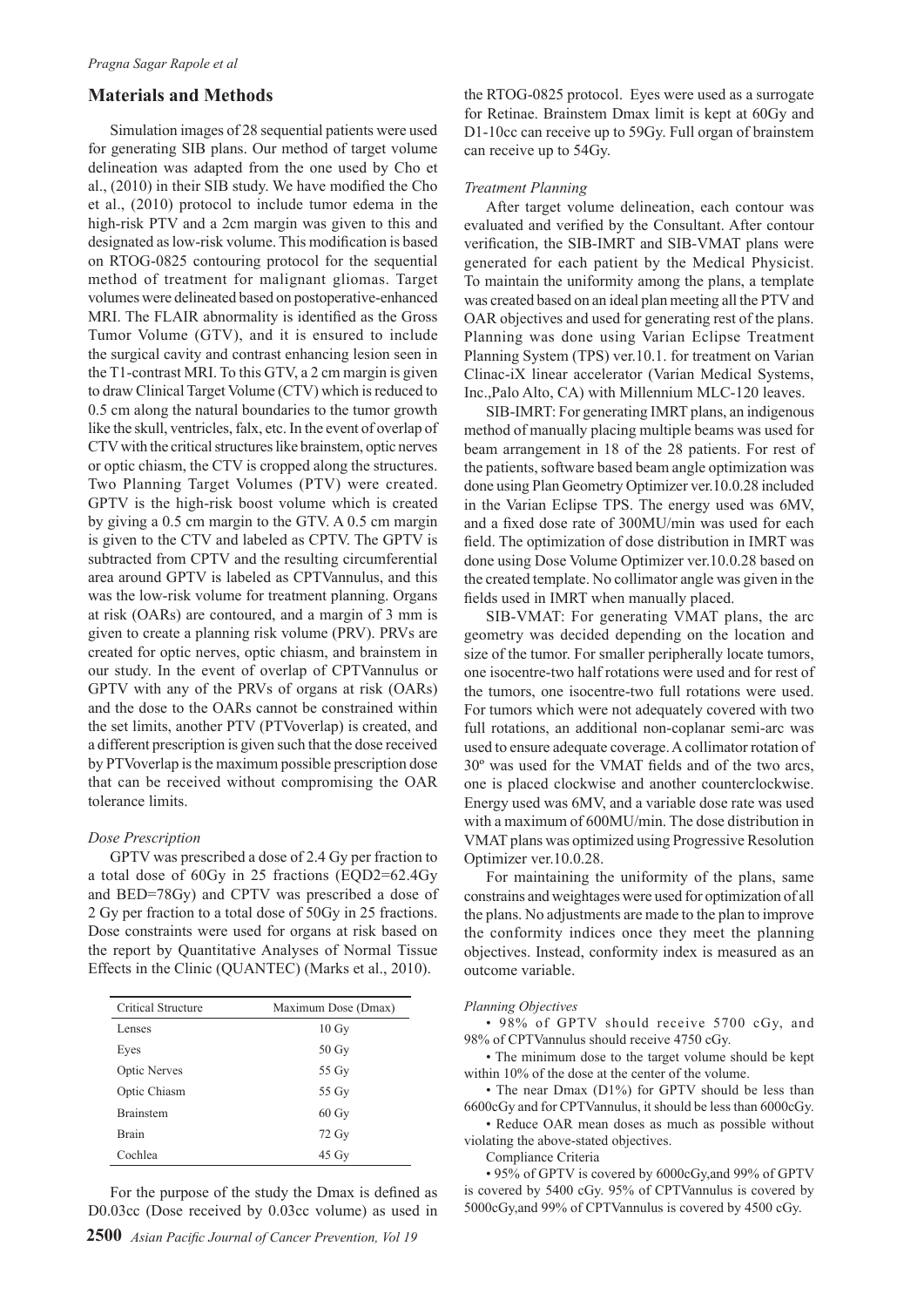• Variation Acceptable: 90% of GPTV, is covered by 6000cGy, 97% of GPTV is covered by 5400cGy,and 90% of CPTV is covered by 5000cGy, and 97% of CPTV is covered by 4500cGy.

• Deviation Unacceptable:<90% of GPTV is covered by 6000cGy,<97% of GPTV is covered by 5400cGy. And <90% of CPTV is covered by 5000cGy <97% of CPTV is covered by 4500cGy.

# **Results**

All the plans met the planning objectives as mentioned in the protocol. The dosimetric data was obtained from the Dose Volume Histograms(DVHs) generated in the Varian Eclipse Treatment Planning System(TPS). Dosimetric parameters were tested for normal distribution using Kolmogorov–Smirnov test (K–S test). Since two different plans were generated in the CT image set of every individual patient, the data is considered matched pair and paired tests are used to compare the two plans. For normally distributed variables, paired t-test is used and for non-normally distributed variables, a corresponding non-parametric test Wilcoxon signed rank test is used. All the dosimetric values are reported in mean  $(\pm SD)$ and median (minimum-maximum) values. All statistical analyses were carried out with 5% level of significance, and p<0.05 was considered as significant. We have used IBM-SPSS v19 for statistical analysis and Microsoft Excel

Table 1. Summary of the Results of the Study

*Dosimetric Comparison of SIB IMRT vs SIB VMAT in Gliomas*  for generation of graphs.

The results of dosimetric comparison are given in the Table 1.

The mean GPTV volume was  $255.5cc \ (\pm 127.1cc)$  and mean volume of CPTV annulus was  $330.5cc \, (\pm 104.4cc)$ . Most of the patients had at least one overlapping OAR with the CPTV. The median number of overlapping OARs is 3 (0-4) with 71.5% of patients having at least 3 overlapping OARs. For achieving the stated planning objectives, the number of fields used for optimization in IMRT ranges from a minimum of 5 to a maximum of 11. The median number of fields used for IMRT are 9. Most of the VMAT plans (67.9%) were optimized using one isocentre – two complete rotations. In others, a complimentary non-coplanar semi-arc was used in 5 patients, two semi-arcs were used in 2 patients who had awell-lateralized tumor, three full rotations were used in one patient, and three semi-arcs were used in one patient.

All the plans in our study have met the planning objectives that were described in the protocol. This indicates that Simultaneous Integrated Boost using Intensity Modulated Radiotherapy (IMRT) or Volumetric Modulated Arc Therapy (VMAT) is dosimetrically feasible in the treatment of malignant gliomas. In our study, we found that, when comparing the dosimetric parameters of GPTV, the SIB-VMAT plans had slightly better coverage  $[98.67\% (\pm 1.06)$  vs  $98.19\% (\pm 1.36)$ ; p=0.024], D98% (57.87Gy vs. 57.53Gy; p=0.024), and

| Variable                                  | <b>SIB-IMRT</b>   | <b>SIB-VMAT</b>    | Relative diff. [%] | p-value        |
|-------------------------------------------|-------------------|--------------------|--------------------|----------------|
| Conformality index of GPTV                | $0.83(0.73-0.97)$ | $0.76(0.57-0.96)$  | $-8.43$            | $0.001\dagger$ |
| Conformality index of CPTV                | $0.67(0.56-0.82)$ | $0.72(0.55-0.84)$  | 7.46               | $0.01\dagger$  |
| Homogeneity index GPTV                    | $0.13(0.08-0.18)$ | $0.12(0.07-0.18)$  | $-7.69$            | 0.108          |
| Homogeneity index CPTV                    | $0.19(0.13-0.25)$ | $0.19(0.13-0.25)$  | $\theta$           | 0.346          |
| Near maximum dose $[D1\%]$ (Gy)           | $65.5(61.6-67)$   | $65.84(64-67)$     | 0.52               | 0.21           |
| Brainstem max dose (Gy)*                  | $53.07(0.7-60)$   | 58 $(3.4-61)$      | 9.29               | $0.003\dagger$ |
| Brainstem mean dose (Gy)*                 | $26.9(1.4-41.5)$  | $26.52(1.2-43.4)$  | $-1.41$            | 0.061          |
| Optic chiasm max dose (Gy)*               | $49.4(1.5-56.5)$  | $50.2(1.5-56.5)$   | 1.62               | 0.064          |
| Optic chiasm mean dose (Gy)*              | 39.37 (1.2-51.6)  | 39.62 (1.2-54.7)   | 0.63               | 0.665          |
| Ipsilateral optic nerve max dose (Gy)*    | $46.6(1.5-56.8)$  | $53.5(1.4-58)$     | 14.8               | 0.056          |
| Ipsilateral optic nerve mean dose (Gy)*   | $30.2(1-45.5)$    | $31.1(1-50.8)$     | 2.98               | 0.136          |
| Contralateral optic nerve max dose (Gy)*  | $36.9(1.4-53.1)$  | $36.47(1.2-57)$    | $-1.16$            | 0.676          |
| Contralateral optic nerve mean dose (Gy)* | $21.1(1-42.1)$    | $21.4(0.9-42)$     | 1.42               | 0.767          |
| Ipsilateral lens max dose (Gy)            | $7.28(0.8-10.7)$  | $7.78(0.8-12.5)$   | 6.86               | 0.158          |
| Contralateral lens max dose (Gy)          | $6.3(0.7-10.9)$   | $7.34(0.8-10.6)$   | 16.5               | $0.002\dagger$ |
| Ipsilateral eye max dose (Gy)             | $28.02(1.3-45.3)$ | $26.13(1.1-41.6)$  | $-6.74$            | 0.349          |
| Ipsilateral eye mean dose (Gy)            | $12.63(0.7-39.4)$ | $13.04(0.8-19.9)$  | 3.24               | 0.119          |
| Contralateral eye max dose (Gy)           | $21.6(1-45.5)$    | $19.37(1-32.8)$    | $-10.32$           | 0.262          |
| Contralateral eye mean dose (Gy)          | $10.25(0.7-32.5)$ | $10.84(0.7-18.9)$  | 5.75               | 0.509          |
| Normal brain max dose (Gy)                | 58.62 (52.8-62)   | 57.73 (53.1-63.1)  | $-1.52$            | 0.088          |
| Normal brain mean dose (Gy)               | 28 (49-57.5)      | $25.12(11.2-36.5)$ | $-10.28$           | $< 0.001$ †    |
| MUs to treat single fraction              | 1681.5 (771-2696) | 620.86 (319-1610)  | $-63.07$           | $< 0.001$ †    |
| Time to treat single fraction (min)       | $5.29(2.57-8.98)$ | $2.62(1.66-3.92)$  | $-50.47$           | $< 0.001$ †    |

Relative difference (%), [(VMAT-IMRT)/IMRT] x 100. The negative value indicates that the VMAT had lower values. For Conformality index and Homogeneity index, lower values are better. \*indicates that PRV values are used.†indicates significant p-value (<0.05).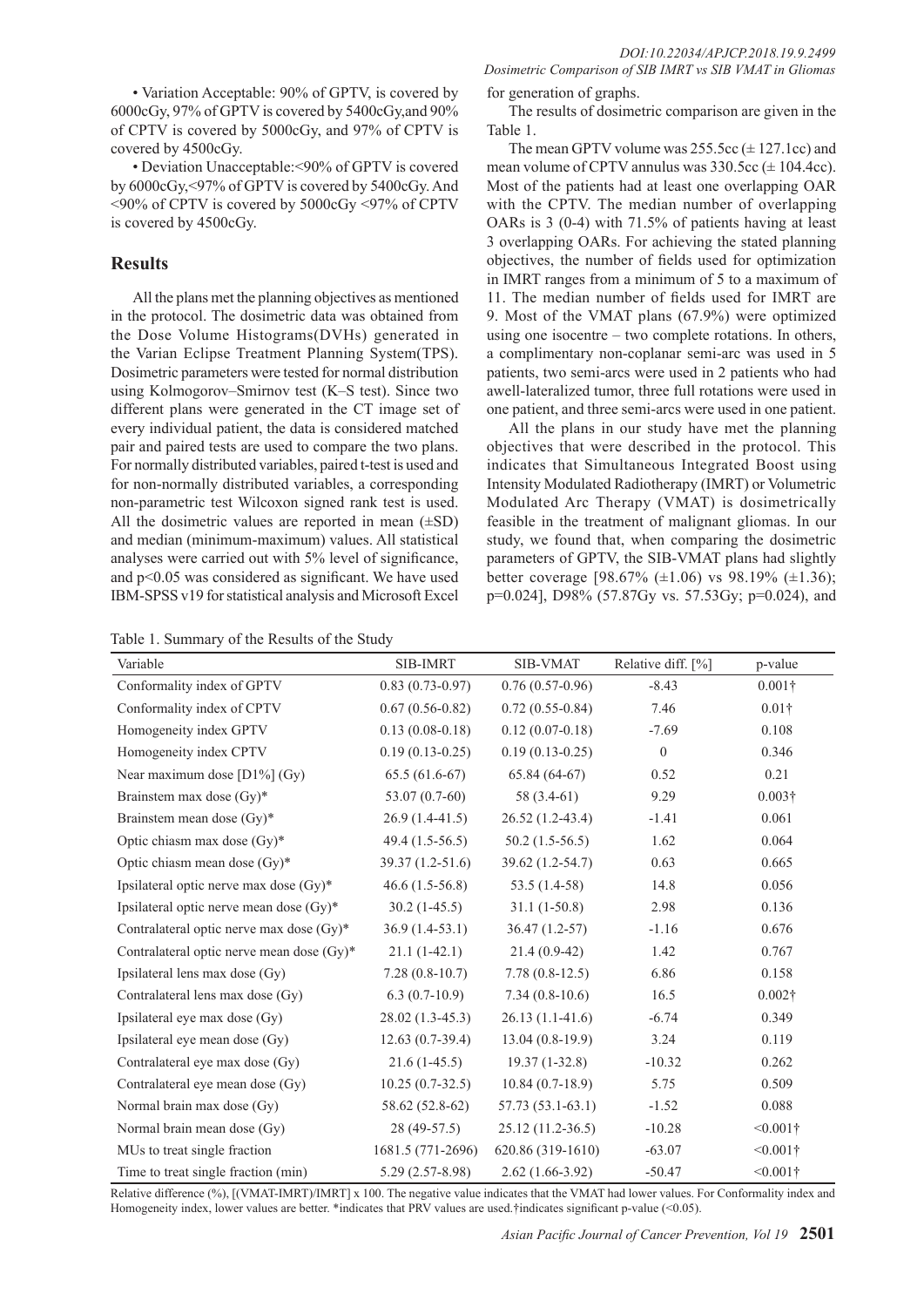|                          |                     | Table 2. Comparison of Dosimetric Parameters of Our Study with Other Studies |                 |                           |                        |                                                                                       |                                                |                        |                                                                   |             |                     |                                       |                                      |
|--------------------------|---------------------|------------------------------------------------------------------------------|-----------------|---------------------------|------------------------|---------------------------------------------------------------------------------------|------------------------------------------------|------------------------|-------------------------------------------------------------------|-------------|---------------------|---------------------------------------|--------------------------------------|
|                          | Cases               | Dose [Gy/fr]                                                                 | <b>BED</b>      | annulus<br>volume<br>(cc) | volume<br>Boost<br>(c) | Coverage<br>anulus<br>$\left[\begin{smallmatrix} 0 \times 1 \end{smallmatrix}\right]$ | Coverage<br>1800q<br>$\left[\gamma_{0}\right]$ | mean dose for D95% for | normal brain annulus for boost Brainste mormal brain annulus (Gy) | <b>D95%</b> | Max<br>dose<br>[Gy] | Optic<br>Chiasm dose<br>$[Gy]$<br>Max | Optic nerve<br>dose [Gy]<br>Max Ipsi |
| Chan et al (2003)        | S                   | GTV: 70/33; GTV + 25mm:<br>59.4/33                                           | 88.55           | 361                       | 85                     | 86                                                                                    | 86                                             | 27                     |                                                                   |             | 58                  | $43$                                  | 43                                   |
| Hermanto et al (2007)    | 20                  | GTV $+ 25$ mm: 50/30; GTV<br>$+5$ mm: 60/30                                  | 75              | 347                       | $\delta$               | 7,99.7                                                                                | 99.4                                           | 19.1                   |                                                                   |             | 45.8                | 27.6                                  | 14.6                                 |
| Thilmann et al (2001)    | $\overline{20}$     | Edema + 15 mm margin:<br>$GTV + 1$ mm margin: 75/30;<br>60/30                | 98.44           |                           |                        | 88.4                                                                                  | 87.5                                           |                        |                                                                   |             |                     |                                       |                                      |
| Suzuki et al (2003)      | $\circ$             | $GTV + 5$ mm: 70/28, Edema<br>$+25$ mm: 56/28                                | 91.88           | 263.3                     | 104.6                  |                                                                                       | $\delta$                                       | 25.22                  | 55.92                                                             | 69          |                     |                                       |                                      |
| Nakamatsu et al (2008)   | $\overline{\omega}$ | GTV + 5 mm: 70/28; Ede-<br>ma: 56/28                                         | 91.88           | 240.9                     | 106.2                  | 6'66                                                                                  | 6'66                                           | 25.7                   | 57.1                                                              | 69.9        | 42.9                |                                       | 21.6#                                |
| Sultanem et al $(2004)$  | 25                  | GTV: 60/20, GTV+15-mm<br>margin: 40/20                                       | 82.5            | 207                       | 40                     |                                                                                       | ı                                              |                        | 43.8                                                              | 58.5        | $\mathbf{I}$        | ı                                     |                                      |
| Farzin et al (2015)      | $\overline{0}$      | PTV: 54/30; BV: 60/30                                                        | 75              |                           | ï                      |                                                                                       | ï                                              |                        |                                                                   |             |                     | 24.7                                  | $\overline{a}$                       |
| Shaffer, IMRT (2010)     | $\overline{\circ}$  | $GTV + 25$ mm: 60/30                                                         | 75              |                           | 343                    |                                                                                       | 683                                            | 22.68                  |                                                                   |             | 55.6                | <b>52.2</b>                           |                                      |
| Shaffer, VMAT (2010)     | $\overline{\circ}$  | $GTV + 25$ mm: 60/30                                                         | 75              |                           | 343                    |                                                                                       | 98.3                                           | 24.72                  |                                                                   |             | 9556                | 52.5                                  | $51.9$<br>$37.7$                     |
| Current study, SIB-IMRT  | 28                  | GTV + 5 mm: 60/25; GTV +<br>25mm: 50/25                                      | $\overline{81}$ | 330.53                    | 255.55                 | 97.88                                                                                 | 98.2                                           | $28\,$                 | 49.5                                                              | 58.85       | 50.29               | 43.86                                 |                                      |
| Current study, SIB- VMAT | 28                  | GTV + 5 mm: 60/25; GTV +<br>25mm: 50/25                                      | $\overline{8}$  | 330.53                    | 255.55                 | 96.87                                                                                 | 98.67                                          | 25.12                  | 49.72                                                             | 59.25       | 51.06               | 44.19                                 | 39.93                                |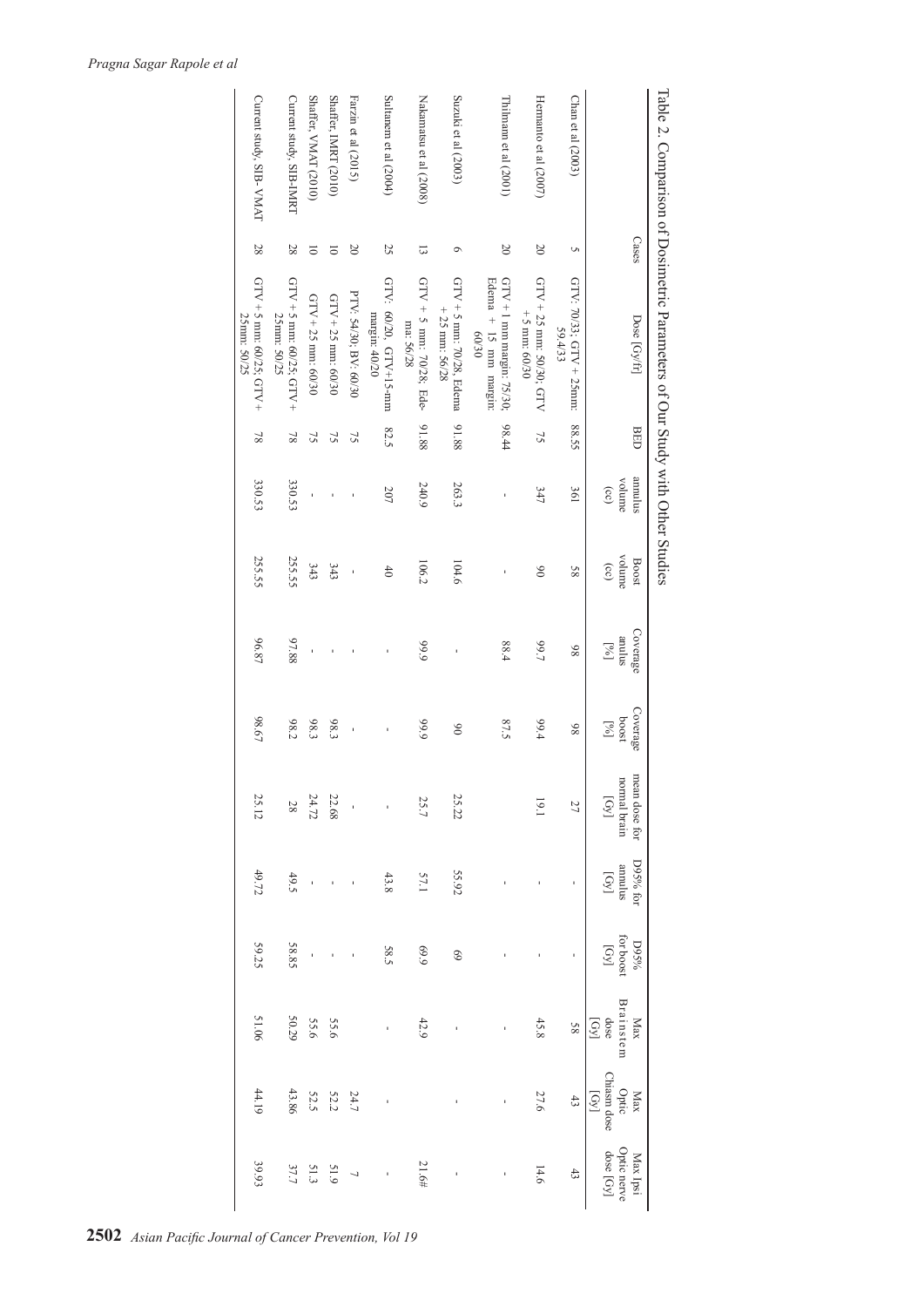

Figure 1. Mean Cumulative Dose Volume Histogram (DVH), Generated from the Mean of all the Medians of Dosimetric Parameters of Different Structures in all the Patients. A) The median doses of GPTV and CPTV in VMAT are slightly higher than in IMRT. B) The median dose received by CPTVannulus is slightly higher in VMAT than in IMRT. C) VMAT plans gave higher Dmax to ipsilateral optic nerve than IMRT plans. D) There was no difference between the plans with respect to optic chiasm dose. E) IMRT plans had lower median Dmax and D1cc than VMAT plans in Brainstem. F) IMRT plans gave higher mean doses to normal brain than VMAT.

near minimum dose (D99% - 57.65Gy vs. 56.4Gy; p<0.001) compared to SIB-IMRT. Although the numbers show statistical significance, the difference may not be clinically meaningful. This better coverage was obtained at the expense of conformity index in the VMAT plans which had significantly lower conformality compared to IMRT plans. The VMAT plans had 8.4% lower conformity index than IMRT plans  $(0.83 \text{ vs. } 0.76; \text{p=0.001})$ . While VMAT had relatively uniform conformity for both GPTV and CPTV, IMRT concentrated dose to the boost volume more than the low risk PTV. There was no difference seen in the homogeneity index and near maximum dose.

When CPTV parameters were evaluated, converse to what we have seen in GPTV, SIB-IMRT had better coverage and lower near maximum dose compared to SIB-VMAT (97.88% vs. 96.87%; p=0.021). However, the conformity index for CPTV annulus was better with VMAT plans than IMRT plans  $(0.72 \text{ vs. } 0.67; \text{ p=0.01}).$  There was no difference seen in homogeneity index and D98%. The normal brain received a significantly lower mean dose in VMAT plans compared to IMRT plans  $(28Gy vs. 24.2Gy; p<0.001)$ , which is in contrast to what was seen in other dosimetric studies done between IMRT

and VMAT sequential plans.

When OAR doses are evaluated, we found that the IMRT plans delivered significantly lower Dmax (0.03cc) doses to ipsilateral optic nerves (median Dmax of 46.95Gy in VMAT and 44.2Gy in IMRT; p=0.02)., contralateral lens and contralateratl cochleae and PRV brainstem (median Dmax of 58Gy in IMRT and 57.3 in VMAT; p=0.003). There was no difference seen in maximum doses delivered to contralateral optic nerves, optic chiasm, ipsilateral lens, ipsilateral cochleae and both eyes between the plans.

Consistent with the other dosimetric studies (Wagner et al., 2009; Cozzi et al., 2008; Shaffer et al., 2010; Nguyen et al., 2013; Holt et al., 2013; Farzin et al., 2015) the VMAT plans required significantly lesser monitor units compared to IMRT plans (520 vs 1618). There was a 68% reduction in the median number of monitor units required to deliver a single fraction in VMAT compared to IMRT and thus lesser low dose radiation is delivered to the rest of the body.

The treatment times were also significantly less in VMAT plans (2.48 min) which require only a 47% of the time required to deliver a single fraction compared

*Asian Pacific Journal of Cancer Prevention, Vol 19* **2503**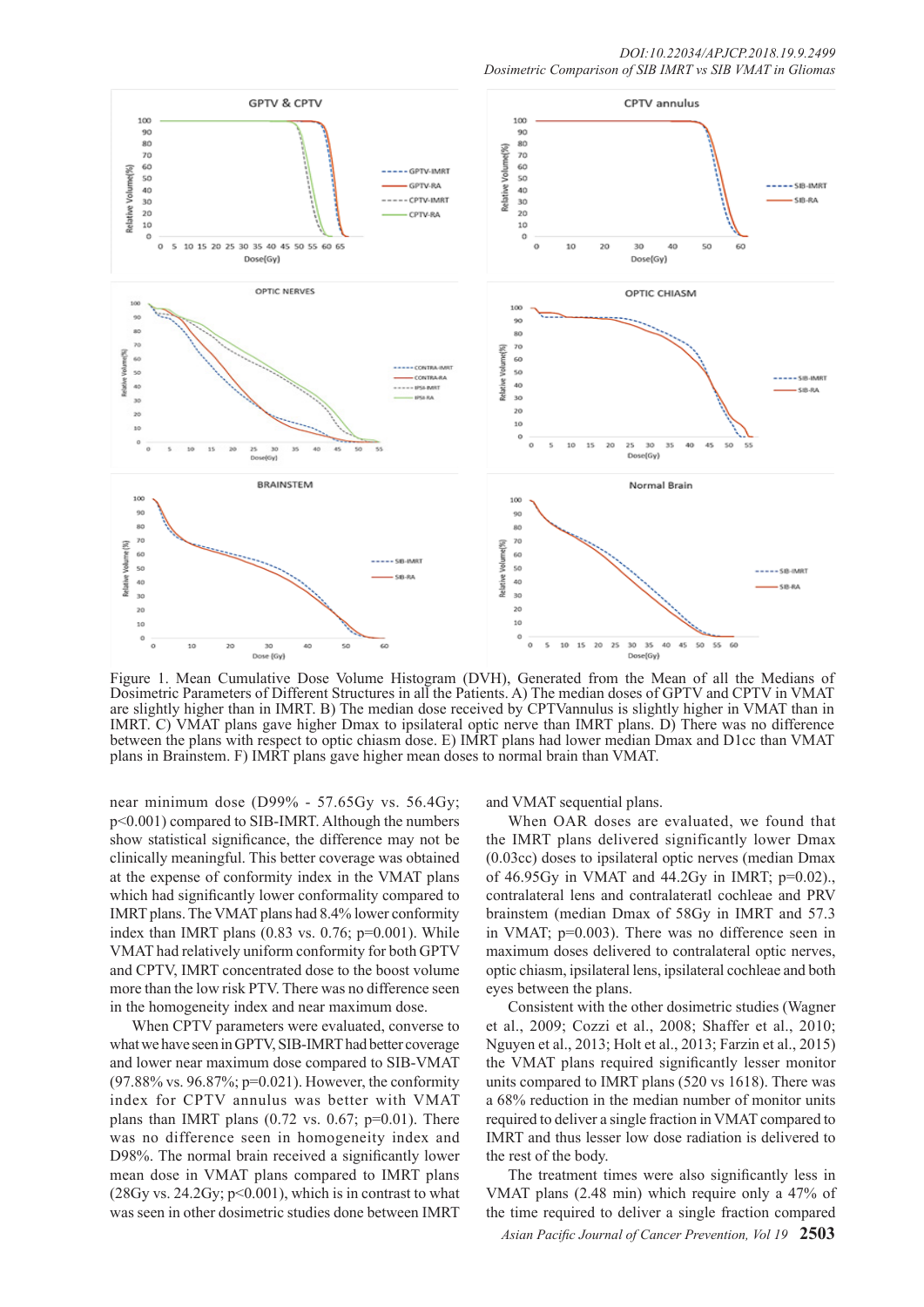with what an IMRT plan (5.29 min) needs.

# **Discussion**

The major cause for the failure of treatment and thus poor prognosis in malignant gliomas is the local recurrence. So several attempts have been made (Cha et al., 2014; Nakamatsu et al., 2008; Cho et al., 2010; Iuchi et al., 2014) to improve local control by dose escalation like altered fractionation and brain brachytherapy. One such strategy is the use of simultaneous integrated boost where higher doses are given to the high-risk area (GTV) while giving conventional doses to the low-risk area (PTV). Feasibility studies done in SIB-IMRT showed the safety as well as reduced treatment times in the use of SIB with improvement in progression-free survival although overall survival remains unchanged. There are phase III trials under way using SIB-IMRT in the treatment of gliomas. Although survival is dismal and rarely long-term survival is expected concerns regarding late toxicities remain. The use of IMRT showed significant improvement in conformity, PTV coverage and better sparing of OAR when compared to 3DCRT. Dosimetric studies done comparing IMRT with VMAT stated that the latter achieved equal or better PTV coverage and OAR sparing while having lesser monitoring units and shorter treatment times when compared to IMRT (Wagner et al., 2009; Shaffer et al., 2010). Lesser number of monitoring units result in a decrease in the amount of low dose radiation to the non-target areas. Reduced treatment times will result in an increase in the number of patients treated per day and better usage of departmental resources. And reduced overall duration of treatment from 6 weeks in conventional sequential technique to 5 weeks in simultaneous integrated boost will have the radiobiologic advantage of reducing accelerated repopulation of tumor cell clonogens (Mohan et al., 2000). The simultaneous integrated boost with IMRT also helps in reducing the normal tissue doses compared to sequential RT as the total number of fractions can be reduced. This benefit of reducing the normal tissue doses by SIB-IMRT compared to sequential RT was shown by Chan et al., (2003) in their dosimetric study.

We have attempted to make the plans as uniform as possible in our study. Rather than using previously generated plans, each plan was freshly generated for every patient in the study based on a template designed to achieve the stated planning objectives. We have used PTV coverage planning objectives to make the plans comparable, and conformity indices were not adjusted to compare the plans after they meet the planning objectives. Instead, the conformity index is labeled as an outcome variable and used to compare the ability of both the plans to maintain conformity in Simultaneous Integrated Boost.

Inconsistency in our study is that we have used two different methods of beam arrangement in IMRT plans, one being the manual placement of the beams in few patients and using a computerized beam angle optimization in other patients. In VMAT plans, most of the plans were generated using two complete rotations. In a few patients, it was not possible to achieve the planning objectives with two complete rotations where we had to use an additional noncoplanar semi-arc placing sagitally to achieve the planning objectives. In two well-lateralized patients, we have used two semi-arcs to reduce the dose to the normal brain on the opposite side. However, as these are the situations we face in the clinical application also and as we have used planning objectives as a tool to make the plans comparable, we have included all such plans for the study to make an overall comparison between the techniques when the planning objectives are met.

Since we have used rigid planning constraints and the PTV objectives were used to make the plans comparable, the tolerance doses to optic nerves and chiasm has exceeded in two patients. But we have included them in the study anyway since these were the doses received by PRV and not the actual OAR and attempt to reduce the doses resulted in the compromise of the PTV coverage. This also helps in comparing both the techniques as their ability to reduce the OAR doses without compromising the PTV coverage. Because of these strict optimization rules, we had to reject few plans, and re-optimization was done which otherwise might have been clinically acceptable.

Most of the plans had at least two overlapping OARs. So we have measured mean doses of the OARs also which might not be clinically relevant for the serial organs. It is sometimes not possible to find the significant difference in the maximum dose received by the OARs between the plans when they overlap with the PTV. So we have used mean doses received by the OARs to challenge both the plans SIB-IMRT and SIB-VMAT. A similar method was also used by Shaffer et al. in their planning comparison study of VMAT and IMRT.

Unlike other dosimetric studies, we have given dose constraints to the PRV of the OARs and optimization was done such that the PRV should not receive the doses more than the tolerance limits of that particular OAR. This will help in further reducing the doses to the OARs and also PRV acts as a reserve volume through which the dose fall off can be observed. This also helps in protecting the OARs during the inter-fraction and intra-fraction variations in the setup that might occur during day-to-day treatment. This is especially important for the closely located critical structures like brainstem, optic chiasm, and ipsilateral optic nerves which often overlap with PTV.

The low-risk volume and boost volume coverage in our study compared favorably with the other studies in SIB. But the comparison with the other studies with our study is difficult because most of the studies in SIB have used IMRT only but not VMAT, and different volumes and different dose prescriptions were used. We have prescribed a BED of 78Gy to the boost volume similar to what was used in Cho et al. (2010) There are other studies which have used much higher BED beyond 90Gy. Compared to other studies in SIB our study had larger boost volumes as we have included tumor edema into the boost volume whereas most of the other studies have included edema into the low-risk volume. We have included edema in the boost volume as it might contain microscopic tumor cell deposits (Kelly et al., 1987), and also this makes the boost volume more irregular and the ability of the IMRT and VMAT plans to boost the irregular volume can be challenged.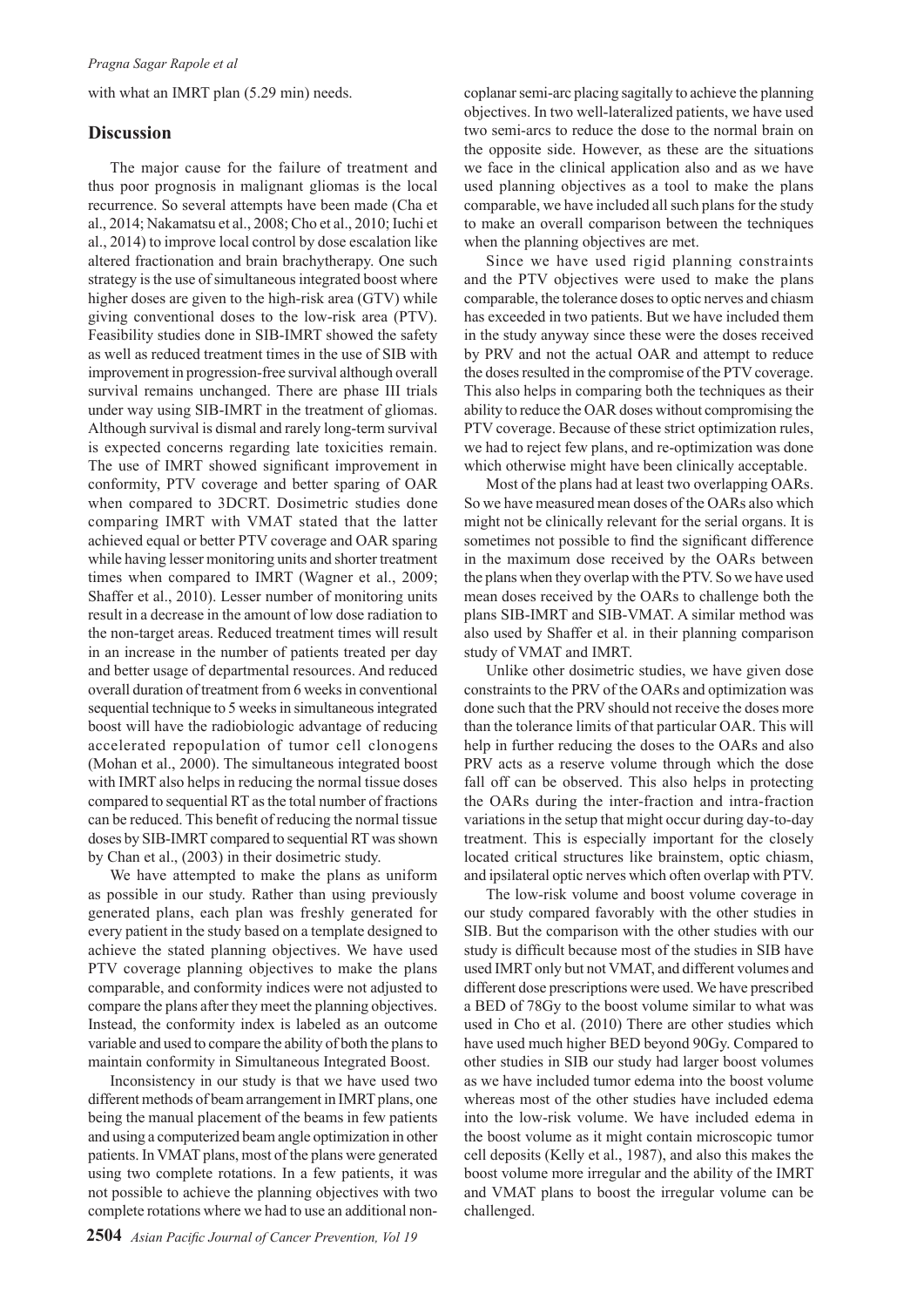The OAR doses in our study are also comparable to the other studies, but our OAR doses are less than the other studies as we have given constraints to the PRV of the OARs. As seen in most of the dosimetric studies comparing IMRT and VMAT, the monitor units used in VMAT are significantly lesser compared to IMRT. In a comparison made between single phase IMRT and VMAT, Shaffer et al., (2010) have reported monitor units as 789 and 363 respectively. But we found in our study that the IMRT had mean monitor units of 1681 and VMAT used 620 monitor units. This difference might because of the higher dose per fraction used in our study, the SIB technique, higher number of fields used in IMRT, double the number of arcs used in VMAT. However, the percentage difference between IMRT and VMAT is similar in both the studies, Shaffer showing 54% difference and our study showing 63% difference. Similarly, treatment times were also less in VMAT compared to IMRT as seen in other studies. Shaffer et al., (2010) have reported 65% reduction in treatment times using VMAT and our study showed a reduction of 50.5% reduction in VMAT plans. We have used a minimum of 2 arcs for VMAT planning, but studies have shown that a single arc also gives a decent coverage and a good OAR sparing which would further reduce the treatment times. This reduction in treatment time owes to the ability of VMAT to continuously change the fluence rate and MLC beam aperture shapes delivering the dose in a continuous arc like gantry movement. Whereas IMRT needs to deliver the dose in placing the gantry in different fixed beam angles and adjusting the MLCs to the match the tumor shape in that particular beam position. The reduction in treatment time is beneficial to the patients increasing their comfort as less time is spent in the immobilization mask and also that the intra-fraction variations in position can also be reduced thereby increasing the accuracy of the treatment time. The decrease in treatment time also increases the efficiency of a department especially in high volume centers as more number of patients can be treated per day.

In conclusion, with the stated planning objectives, Simultaneous integrated boost is dosimetrically feasible for hypofractionation in malignant gliomas using Intensity Modulated Radiotherapy and Volumetric Modulated Arc Therapy. Both IMRT and VMAT are comparable in their dosimetric properties with both having advantages and disadvantages over one another. IMRT had advantage of having better boost conformity, lower ipsilateral optic nerve and brainstem maximum doses compared to VMAT. Whereas, VMAT had better coverage, better overall PTV conformity, lower normal brain mean dose, lower monitor units and lesser treatment times. By giving dose constraints to the PRV rather than for OAR itself, the OAR doses can be further reduced while maintaining the PTV coverage. Although planning VMAT is cumbersome and time consuming, the advantage of reducing treatment time is beneficial to the patients' comfort and better managing of patient load in high volume centers. The clinical benefit of SIB in reducing the overall treatment time and reduced OAR doses while giving higher BED to the tumor should be evaluated in further studies.

# **References**

- Cha J, Suh C-O, Park K, et al (2014). Feasibility and outcomes of hypofractionated simultaneous integrated boost-intensity modulated radiotherapy for malignant gliomas: A Preliminary report. *Yonsei Med J*, **55**, 70.
- Chan MF, Schupak K, Burman C, Chui C-S, Ling CC (2003). Comparison of intensity-modulated radiotherapy with three-dimensional conformal radiation therapy planning for glioblastoma multiforme. *Med Dosim Off J Am Assoc Med Dosim*, **28**, 261–5.
- Cho KH, Kim J-Y, Lee SH, et al (2010). Simultaneous integrated boost intensity-modulated radiotherapy in patients with highgrade gliomas. *Int J Radiat Oncol*, **78**, 390–7.
- Cozzi L, Dinshaw KA, Shrivastava SK, et al (2008). A treatment planning study comparing volumetric arc modulation with RapidArc and fixed field IMRT for cervix uteri radiotherapy. *Radiother Oncol J Eur Soc Ther Radiol Oncol*, **89**, 180–91.
- Farzin M, Molls M, Astner S, Rondak I-C, Oechsner M (2015). Simultaneous integrated vs. sequential boost in VMAT radiotherapy of high-grade gliomas. *Strahlenther Onkol Organ Dtsch Rontgengesellschaft Al*, **191**, 945–52.
- Hermanto U, Frija EK, Lii MJ, et al (2007) Intensity-modulated radiotherapy (IMRT) and conventional three-dimensional conformal radiotherapy for high-grade gliomas: does IMRT increase the integral dose to normal brain?. *Int J Radiat Oncol Biol Phys*, **67**, 1135–44.
- Holt A, Van Gestel D, Arends MP, et al (2013). Multi-institutional comparison of volumetric modulated arc therapy vs. intensity-modulated radiation therapy for head-and-neck cancer: a planning study. *Radiat Oncol*, **8**, 1.
- Iuchi T, Hatano K, Kodama T, et al (2014). Phase 2 trial of hypofractionated high-dose intensity modulated radiation therapy with concurrent and adjuvant temozolomide for newly diagnosed glioblastoma. *Int J Radiat Oncol*, **88**, 793–800.
- Kelly Pj, Daumas-Duport C, Scheithauer Bw, Kall Ba, Kispert Db (2016). Stereotactic histologic correlations of computed tomography-and magnetic resonance imaging-defined abnormalities in patients with glial neoplasms. In: Mayo Clinic Proceedings [Internet]. Elsevier; 1987 [cited 2016 Jul 24]. pp. 450–9. Available from: http://www.sciencedirect. com/science/article/pii/S0025619612654706.
- Marks LB, Yorke ED, Jackson A, et al (2010). The use of normal tissue complication probability (NTCP) models in the clinic. *Int J Radiat Oncol Biol Phys*, **76**, 10–9.
- Mohan R, Wu Q, Manning M, Schmidt-Ullrich R (2000). Radiobiological considerations in the design of fractionation strategies for intensity-modulated radiation therapy of head and neck cancers. *Int J Radiat Oncol Biol Phys*, **46**, 619–30.
- Nakamatsu K, Suzuki M, Nishimura Y, et al (2008). Treatment outcomes and dose-volume histogram analysis of simultaneous integrated boost method for malignant gliomas using intensity-modulated radiotherapy. *Int J Clin Oncol*, **13**, 48–53.
- Narayana A, Yamada J, Berry S, et al (2006). Intensity-modulated radiotherapy in high-grade gliomas: clinical and dosimetric results. *Int J Radiat Oncol Biol Phys*, **64**, 892–7.
- Nguyen K, Cummings D, Lanza VC, et al (2013). A dosimetric comparative study: Volumetric modulated arc therapy vs intensity-modulated radiation therapy in the treatment of nasal cavity carcinomas. *Med Dosim*, **38**, 225–32.
- Shaffer R, Nichol AM, Vollans E, et al (2010). A comparison of volumetric modulated arc therapy and conventional intensity-modulated radiotherapy for frontal and temporal high-grade gliomas. *Int J Radiat Oncol Biol Phys*, **76**, 1177–84.